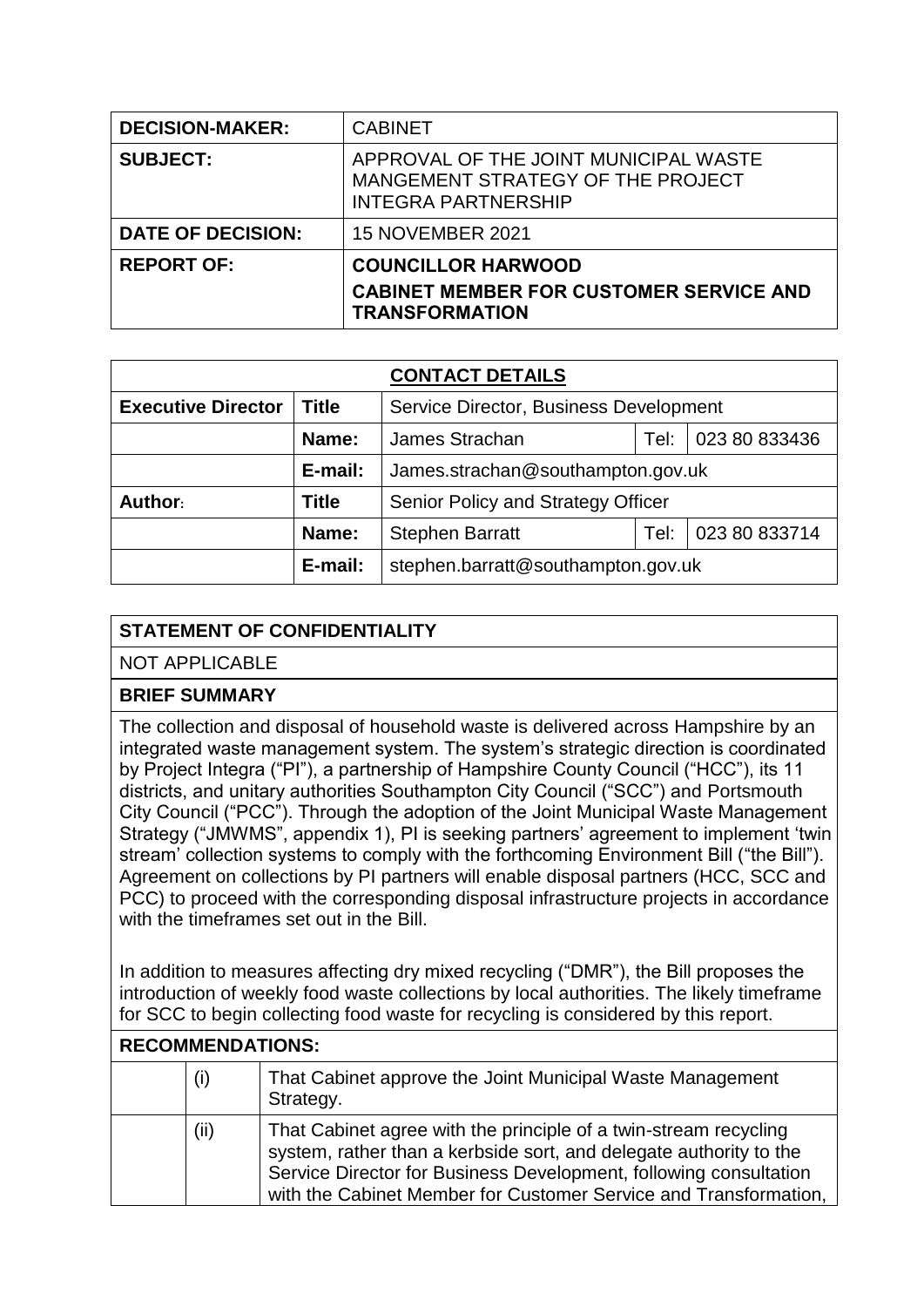|    | to develop a detailed plan for the implementation of a twin-stream<br>collection service in the city.                                                                                                                                                                                                                                                                                                                                                                                                                                                                                                                                                                                                                                                                                                                                  |  |  |  |  |
|----|----------------------------------------------------------------------------------------------------------------------------------------------------------------------------------------------------------------------------------------------------------------------------------------------------------------------------------------------------------------------------------------------------------------------------------------------------------------------------------------------------------------------------------------------------------------------------------------------------------------------------------------------------------------------------------------------------------------------------------------------------------------------------------------------------------------------------------------|--|--|--|--|
|    | <b>REASONS FOR REPORT RECOMMENDATIONS</b>                                                                                                                                                                                                                                                                                                                                                                                                                                                                                                                                                                                                                                                                                                                                                                                              |  |  |  |  |
| 1. | Twin streaming has been modelled as suitable for all PI partners and provides<br>the most cost-effective and environmentally beneficial way to meet the<br>requirements of the Bill.                                                                                                                                                                                                                                                                                                                                                                                                                                                                                                                                                                                                                                                   |  |  |  |  |
| 2. | Committing to twin streaming by approving the JMWMS will enable work to<br>progress - through tripartite disposal arrangements between HCC, SCC and<br>PCC – on the significant infrastructure changes needed to meet the<br>requirements of the Bill. A decision relating to the building of a new material<br>recycling facility ("MRF") at Chicken Hall Lane in Eastleigh is due to be<br>brought to Cabinet in 2022.                                                                                                                                                                                                                                                                                                                                                                                                               |  |  |  |  |
|    | ALTERNATIVE OPTIONS CONSIDERED AND REJECTED                                                                                                                                                                                                                                                                                                                                                                                                                                                                                                                                                                                                                                                                                                                                                                                            |  |  |  |  |
| 3. | Adoption of kerbside sort instead of twin streaming: Through the measures in<br>the Bill, the Government is seeking to maximise the quality of recycling<br>through material segregation. Its preference is for a kerbside sort system for<br>DMR. Kerbside sort requires households to maintain a separate bin for each<br>recyclable material. Under the current collection system, residents have three<br>bins (residual, co-mingled DMR and glass). Kerbside sort DMR would require<br>an additional three containers for residents, and significant modification to<br>waste transfer station sites (eg, Marchwood).                                                                                                                                                                                                             |  |  |  |  |
| 4. | The collection and disposal of household waste outside of Hampshire's<br>integrated waste management system: This decision would require SCC to<br>end its contractual relationship with HCC and PCC in relation to disposal, and<br>to leave PI. SCC has rights and liabilities under the disposal contract between<br>HCC and Veolia with respect to its administrative area, including ownership of<br>capital assets worth over £9m. This contract ends in 2030. This report has not<br>considered whether early termination is provided for by the relevant contracts.<br>This notwithstanding, it is submitted that leaving should not be considered a<br>viable option at the present time because of the significant strategic and costs<br>advantages participation in the integrated waste management system affords<br>SCC. |  |  |  |  |
|    | <b>DETAIL (Including consultation carried out)</b>                                                                                                                                                                                                                                                                                                                                                                                                                                                                                                                                                                                                                                                                                                                                                                                     |  |  |  |  |
| 5. | PI is managed by a joint committee known as the Project Integra Strategic<br>Board ("the Board"). The Board is comprised of one Member appointed by each<br>partner authority and one co-opted Member representing Veolia. The<br>partnership's constitution requires the Board to develop a strategic framework<br>(the JMWMS) within which the partner authorities can discharge their functions.<br>Waste management measures in the Bill - comprising the first significant<br>changes to the regulatory landscape for waste in over a decade - have required<br>the JMWMS to be updated for the first time since 2012. As the Board has no<br>power to make decisions on behalf of its members, decisions to carry the<br>JMWMS into effect will fall to SCC's executive.                                                         |  |  |  |  |
| 6. | The Bill sets out the legislative framework that will enable Government to<br>establish post-Brexit governance arrangements for environmental matters and<br>implement the Resources and Waste Strategy for England (2018), delivering<br>on the ambition of the 25-year Environment Plan to protect and enhance the                                                                                                                                                                                                                                                                                                                                                                                                                                                                                                                   |  |  |  |  |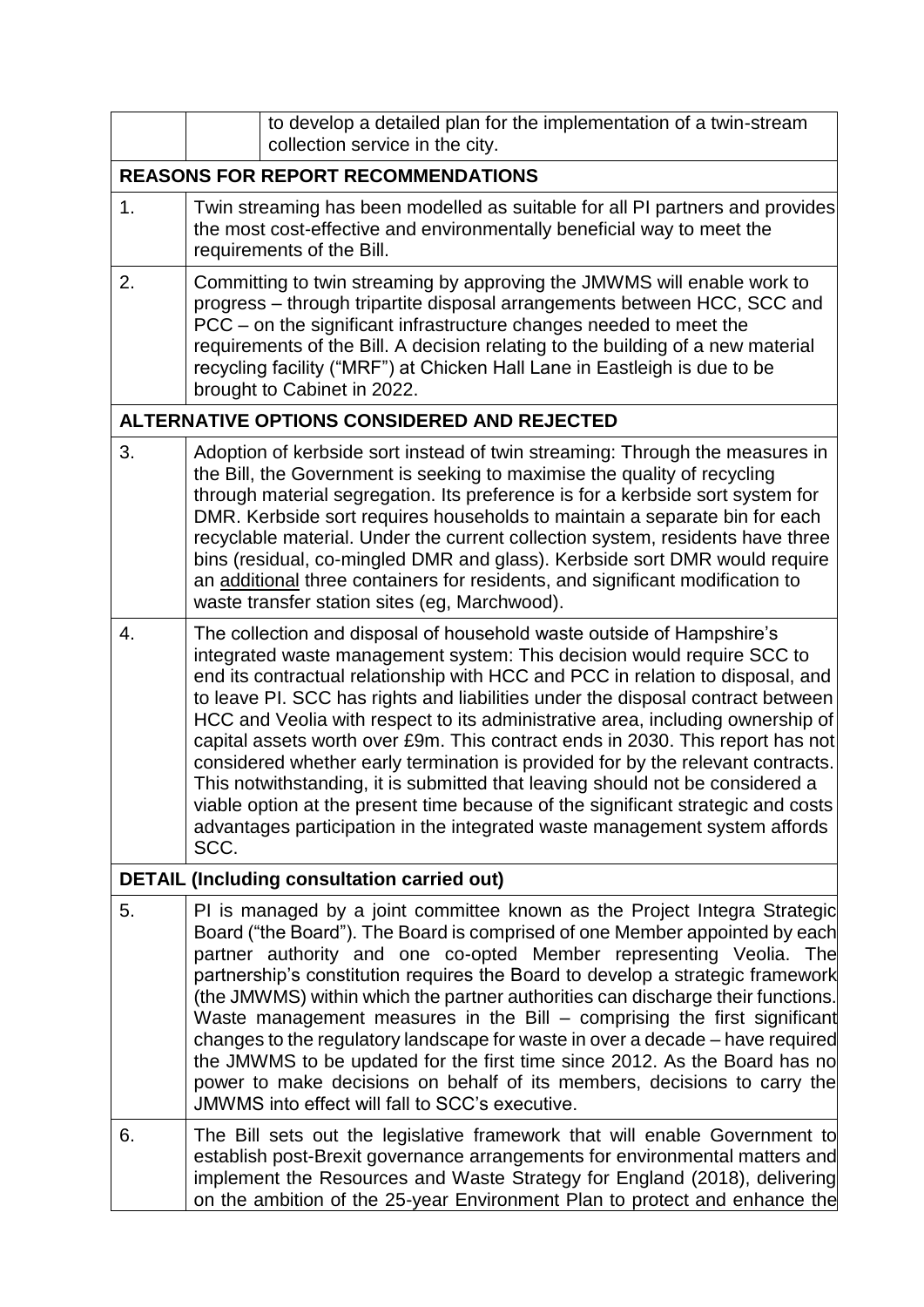|     | environment. The Bill has recently passed through third reading in both houses,<br>with amendments now under consideration by the House of Commons.                                                                                                                                                                                                                                                                                                                                                                                                                                                                                                                                                                                                                                                                                                                                                                                                                                                                                                                                                         |  |  |  |
|-----|-------------------------------------------------------------------------------------------------------------------------------------------------------------------------------------------------------------------------------------------------------------------------------------------------------------------------------------------------------------------------------------------------------------------------------------------------------------------------------------------------------------------------------------------------------------------------------------------------------------------------------------------------------------------------------------------------------------------------------------------------------------------------------------------------------------------------------------------------------------------------------------------------------------------------------------------------------------------------------------------------------------------------------------------------------------------------------------------------------------|--|--|--|
| 7.  | The key aim of the Bill's consistency in recycling collections measures is to<br>ensure a consistent range of material is collected for recycling at the kerbside<br>across England, increasing the rate of recycling and maximising material<br>quality. Based on information gathered from the most recent Government<br>consultations, the following DMR materials will need to be collected from<br>2023/24 (subject to transitional implementation):<br>a. cardboard;<br>b. paper;<br>c. aluminium and steel cans;<br>d. plastic bottles;<br>e. pots, tubs and trays ("PTTs");<br>f.<br>cartons;<br>g. glass; and,<br>h. plastic film (from 2026/27).                                                                                                                                                                                                                                                                                                                                                                                                                                                  |  |  |  |
| 8.  | The Hampshire integrated waste system does not currently provide for the<br>collection of (e), (f) or (h). Accordingly, new materials recycling facility ("MRF")<br>infrastructure will need to be built (existing MRFs at Alton and Portsmouth are<br>not capable of processing PTTs, plastic films, cartons or glass). The adoption<br>of a twin-stream system for this set of DMR materials imposes further specific<br>new infrastructure requirements, affecting MRFs, transfer stations and<br>collection fleets. Additional depot capacity for the storage of vehicles and<br>containers may be required.                                                                                                                                                                                                                                                                                                                                                                                                                                                                                            |  |  |  |
| 9.  | A twin-stream system maintains the existing number of containers for DMR<br>(two), but the containers will be used for a different mix of recycling. Glass,<br>cartons, plastics, tin cans and aerosols would go into the existing, blue-lidded<br>recycling bin, with paper and cardboard (fibres) in a separate bin (this is<br>represented visually in appendix 2). Modelling work by Wood Consultants on<br>behalf of PI considered how the introduction of different DMR collection<br>systems would affect the performance, costs and carbon output both of<br>individual authorities and the integrated Hampshire waste system as a whole.<br>It concluded that a twin-stream DMR collection was the best solution as it would<br>lead to a significant increase in recycling performance, and a reduction in<br>carbon emissions equivalent to the kerbside sort option but with lower total<br>costs. Notwithstanding the Government's preference for Kerbside sort, twin-<br>streaming will meet the requirements of the Bill as a solution which is technically<br>and economically practicable. |  |  |  |
| 10. | The Government will expect local authorities with long-term waste disposal<br>contracts to begin collecting food waste as soon as contracts allow from<br>2023/24. In its most recent consultation, the Government anticipates setting a<br>date between 2024/25 and 2030/31 as a final deadline. In practice, the<br>timeframe for SCC to start collecting food waste will be determined by the<br>timeframe in which the disposal contractor (Veolia) can provide food waste<br>treatment capacity (anaerobic digestion) and relevant upgrades to transfer<br>station infrastructure for the Hampshire integrated waste system. To collect<br>food waste, SCC will be required to:<br>a. procure a new fleet of specialised food waste collection vehicles;<br>b. supply a 'kitchen caddy' (internal container) and an external container to<br>households; and,                                                                                                                                                                                                                                          |  |  |  |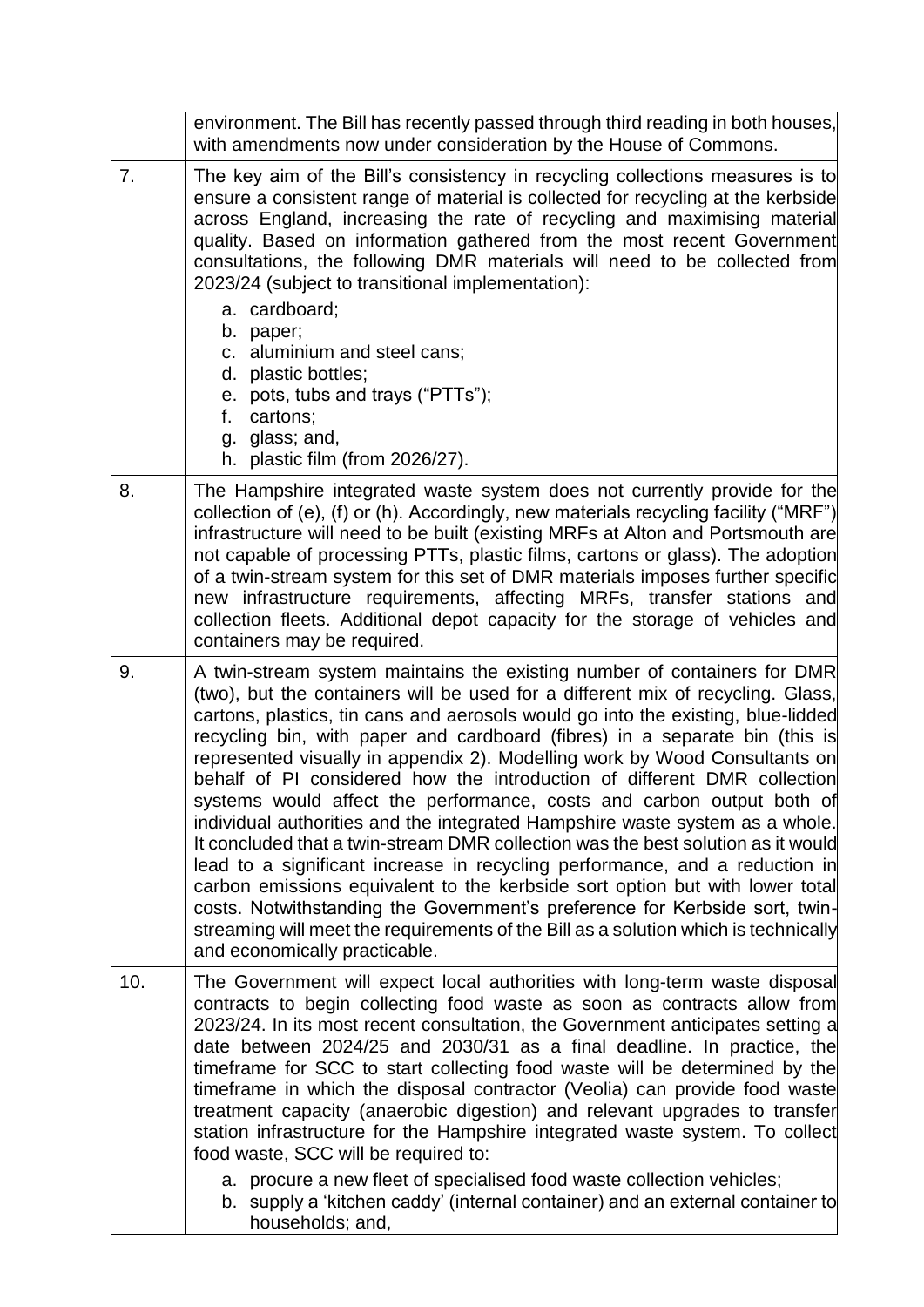|                              | c. develop and implement a communications plan for the new service.                                                                                                                                                                                                                                                                                                                                                                                                                                                                                                                                                                                                                                                                                                                                                                                                                                                                                                                                                                                                                                                                                                                                                                                                                                                                                                                  |  |  |  |
|------------------------------|--------------------------------------------------------------------------------------------------------------------------------------------------------------------------------------------------------------------------------------------------------------------------------------------------------------------------------------------------------------------------------------------------------------------------------------------------------------------------------------------------------------------------------------------------------------------------------------------------------------------------------------------------------------------------------------------------------------------------------------------------------------------------------------------------------------------------------------------------------------------------------------------------------------------------------------------------------------------------------------------------------------------------------------------------------------------------------------------------------------------------------------------------------------------------------------------------------------------------------------------------------------------------------------------------------------------------------------------------------------------------------------|--|--|--|
| <b>RESOURCE IMPLICATIONS</b> |                                                                                                                                                                                                                                                                                                                                                                                                                                                                                                                                                                                                                                                                                                                                                                                                                                                                                                                                                                                                                                                                                                                                                                                                                                                                                                                                                                                      |  |  |  |
| <b>Capital/Revenue</b>       |                                                                                                                                                                                                                                                                                                                                                                                                                                                                                                                                                                                                                                                                                                                                                                                                                                                                                                                                                                                                                                                                                                                                                                                                                                                                                                                                                                                      |  |  |  |
| 11.                          | There are no direct financial implications of adopting the recommendations in<br>the report at this stage. The approval of the JMWMS is a commitment to<br>achieve a set of high-level strategic priorities, driven by the Bill. It is<br>anticipated that changes to the way waste is collected following the<br>enactment of the Bill will require additional capital investment and potentially<br>incur ongoing revenue costs. These are not yet known as they are dependent<br>on the final outcomes of the Bill. Consultations indicate that there will be some<br>New Burdens funding for local authorities to meet these costs, although there<br>are no details on how this will work and there is a possibility that some costs<br>may have to be met by the local authorities themselves. This includes a<br>potential requirement to co-fund the building of a new twin-stream MRF at<br>Chicken Hall Lane in Eastleigh in accordance with the tripartite cost-sharing<br>arrangements between SCC, HCC and PCC. It is estimated that the SCC<br>share could be around £3M. This is currently not included in the existing SCC<br>capital programme so consideration of this project will need to be brought into<br>the current round of business planning and a decision will be brought to<br>Cabinet in due course following the completion of a full business case. |  |  |  |
|                              | <b>Property/Other</b>                                                                                                                                                                                                                                                                                                                                                                                                                                                                                                                                                                                                                                                                                                                                                                                                                                                                                                                                                                                                                                                                                                                                                                                                                                                                                                                                                                |  |  |  |
| 12.                          | The recommendations in this report have no direct property implications for the<br>reasons set out in paragraph 11. In relation to the separate weekly collection of<br>food waste by SCC, it is anticipated that additional depot capacity may be<br>required to accommodate a fleet of food-waste collection vehicles.                                                                                                                                                                                                                                                                                                                                                                                                                                                                                                                                                                                                                                                                                                                                                                                                                                                                                                                                                                                                                                                             |  |  |  |
|                              | <b>LEGAL IMPLICATIONS</b>                                                                                                                                                                                                                                                                                                                                                                                                                                                                                                                                                                                                                                                                                                                                                                                                                                                                                                                                                                                                                                                                                                                                                                                                                                                                                                                                                            |  |  |  |
|                              | Statutory power to undertake proposals in the report:                                                                                                                                                                                                                                                                                                                                                                                                                                                                                                                                                                                                                                                                                                                                                                                                                                                                                                                                                                                                                                                                                                                                                                                                                                                                                                                                |  |  |  |
| 13.                          | Duties arising from the Environmental Protection Act 1990, as amended<br>("EPA 1990"), in particular ss 45, 45A & 51 (relating to the collection and<br>disposal of household waste and recycling) and reg 12 of the Waste (England<br>and Wales) Regulations 2011, as amended.                                                                                                                                                                                                                                                                                                                                                                                                                                                                                                                                                                                                                                                                                                                                                                                                                                                                                                                                                                                                                                                                                                      |  |  |  |
| 14.                          | The Bill intends for s 45A of the EPA 1990 (requiring the collection of at least<br>two types of recyclable waste together or individually separated from the rest<br>of the household waste) to be amended to require the consistent collection of<br>a wider range of materials by local authorities, including the collection of food<br>waste at least once a week.                                                                                                                                                                                                                                                                                                                                                                                                                                                                                                                                                                                                                                                                                                                                                                                                                                                                                                                                                                                                              |  |  |  |
|                              | <b>Other Legal Implications:</b>                                                                                                                                                                                                                                                                                                                                                                                                                                                                                                                                                                                                                                                                                                                                                                                                                                                                                                                                                                                                                                                                                                                                                                                                                                                                                                                                                     |  |  |  |
| 15.                          | In exercising its duties, regard will be paid to the SCC's obligations pursuant<br>to the Equality Act 2010, in particular, the Public Sector Equality Duty<br>('PSED') set out in s 149 of the Act. A detailed Equality and Safety Impact<br>Assessment has been carried out supporting the proposed strategic changes<br>(appendix 3).                                                                                                                                                                                                                                                                                                                                                                                                                                                                                                                                                                                                                                                                                                                                                                                                                                                                                                                                                                                                                                             |  |  |  |
|                              | <b>RISK MANAGEMENT IMPLICATIONS</b>                                                                                                                                                                                                                                                                                                                                                                                                                                                                                                                                                                                                                                                                                                                                                                                                                                                                                                                                                                                                                                                                                                                                                                                                                                                                                                                                                  |  |  |  |
| 16.                          | In practice, the JMWMS must be approved by all PI partners to enable<br>Hampshire's integrated waste management system to be developed to meet<br>the requirements of the Bill. To mitigate the risk of a partner failing to approve                                                                                                                                                                                                                                                                                                                                                                                                                                                                                                                                                                                                                                                                                                                                                                                                                                                                                                                                                                                                                                                                                                                                                 |  |  |  |